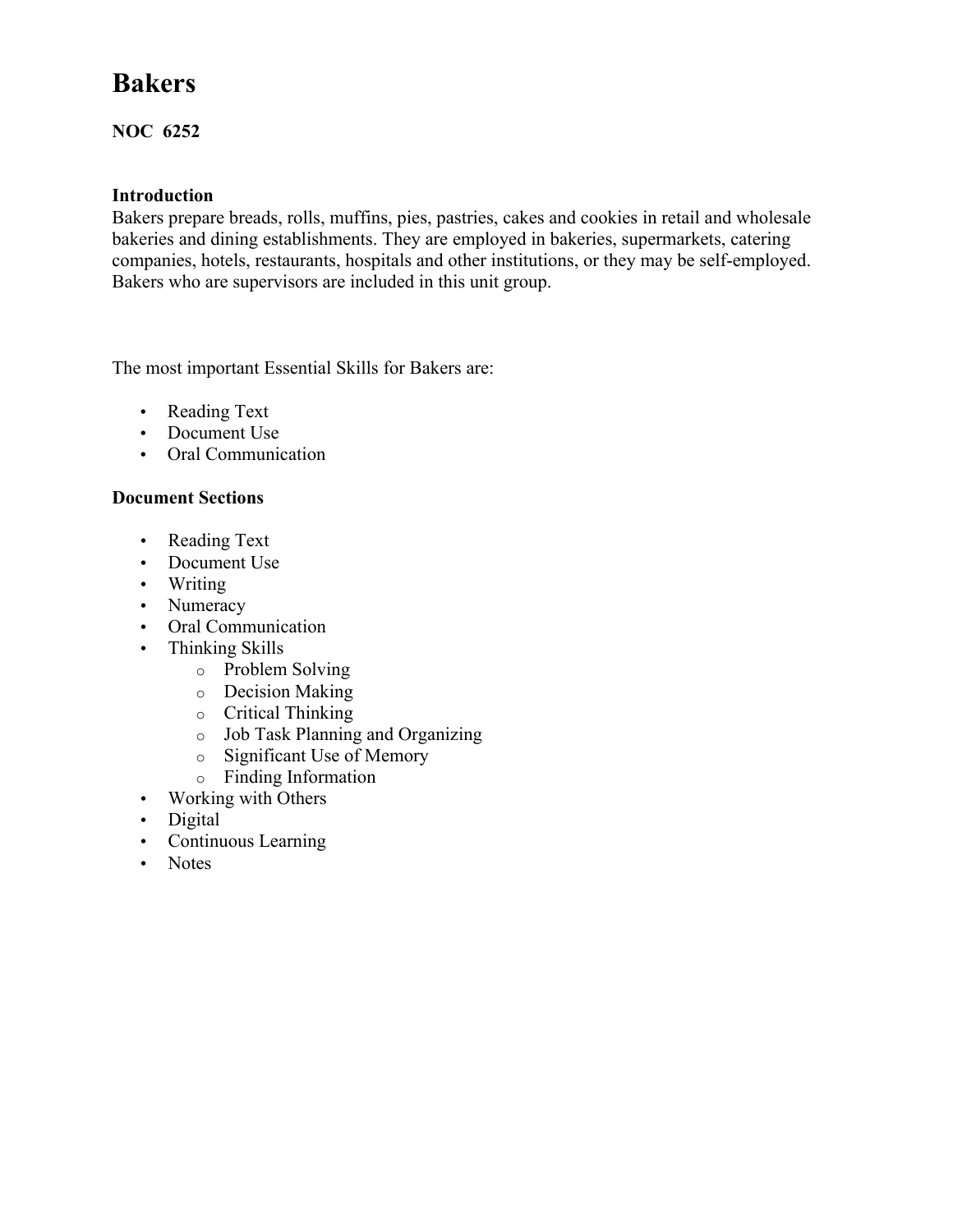# **A. Reading Text**

| <b>Reading Text</b> |                     |                                                                                                                                                                                                                                                                                                                                                                                    |  |  |  |
|---------------------|---------------------|------------------------------------------------------------------------------------------------------------------------------------------------------------------------------------------------------------------------------------------------------------------------------------------------------------------------------------------------------------------------------------|--|--|--|
| <b>Tasks</b>        | Complexity<br>Level | <b>Examples</b>                                                                                                                                                                                                                                                                                                                                                                    |  |  |  |
| <b>Typical</b>      | $ 1 \text{ to } 3$  | <b>Bakers</b>                                                                                                                                                                                                                                                                                                                                                                      |  |  |  |
|                     |                     | read instructions and other text on product labels. For example,<br>٠<br>they read instructions for storing and mixing concentrated colour<br>and flavour extracts. (1)                                                                                                                                                                                                            |  |  |  |
|                     |                     | read logbook entries and short notes from co-workers. For<br>$\bullet$<br>example, they read comments in daily logbooks about<br>outstanding work, special orders, equipment malfunctions and<br>supply deliveries. They read notes from managers about job<br>tasks and baking priorities. They read brief decorating<br>instructions and ingredient requests on bake orders. (1) |  |  |  |
|                     |                     | read instructions in recipes, bakers' sheets and production sheets.<br>٠<br>For example, they follow instructions in production sheets and<br>recipes to create products such as bread, cookies and speciality<br>Christmas logs. In addition, they read recipes to determine the<br>number and complexity of steps for baked goods. (2)                                           |  |  |  |
| Most<br>Complex     | 3                   | read memos and bulletins from within their own organizations<br>٠<br>and from agencies such as health departments and the Canadian<br>Food Inspection Agency. For example, they may read memos<br>about upcoming events, new products, allergy alerts and changes<br>to food handling regulations. (2)                                                                             |  |  |  |
|                     |                     | may read requests for seasonal bakery samples for various<br>organizations. They read details about themes and tastes to<br>determine what samples to create and recommend. (2)                                                                                                                                                                                                    |  |  |  |
|                     |                     | read about taste and flavour trends, blending techniques,<br>decorating tips and industry highlights in trade publications such<br>as Baker's Journal. They use the information to enhance their<br>baking knowledge. For example, they may read about the food<br>science involved in new flavour blends and suggestions for<br>refreshing fresh fruit desserts. (3)              |  |  |  |
|                     |                     | read food handling and food importing regulations, acts and<br>codes. For example, they read provincial food handling                                                                                                                                                                                                                                                              |  |  |  |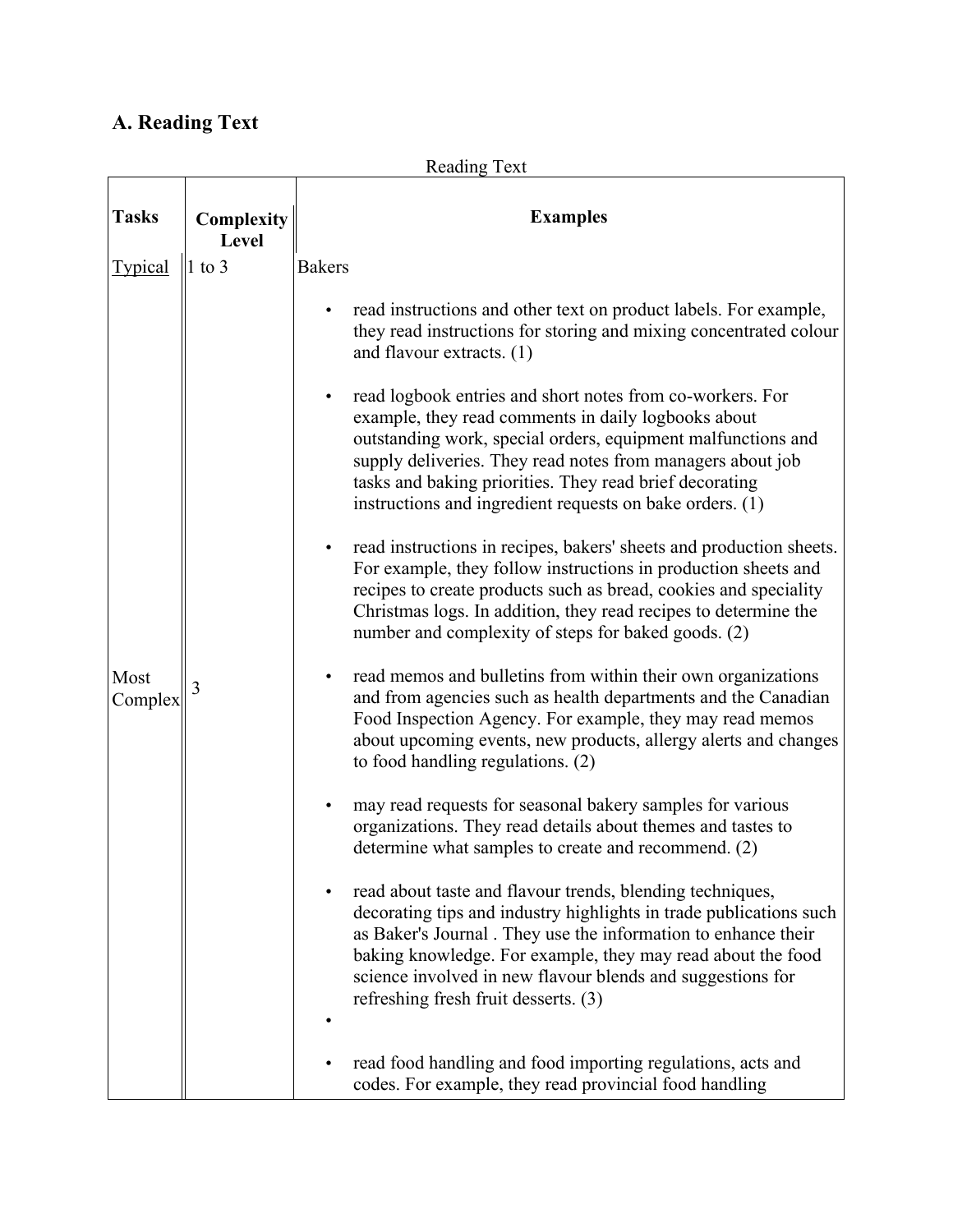|  | regulations to determine cleaning requirements for working<br>surfaces. Self-employed and head bakers may read federal<br>guidelines for importing food products commercially to<br>determine which acts and regulations apply to the food and what<br>labelling and declaration procedures to follow. (3) |
|--|------------------------------------------------------------------------------------------------------------------------------------------------------------------------------------------------------------------------------------------------------------------------------------------------------------|
|--|------------------------------------------------------------------------------------------------------------------------------------------------------------------------------------------------------------------------------------------------------------------------------------------------------------|

# **Reading Summary**

| The symbol $\sqrt{ }$ is explained in the Use of Symbols section. |  |  |  |
|-------------------------------------------------------------------|--|--|--|
|                                                                   |  |  |  |

|                                                       | <b>Purpose for Reading</b>                                   |                                                         |                                                                          |                                                           |  |  |  |
|-------------------------------------------------------|--------------------------------------------------------------|---------------------------------------------------------|--------------------------------------------------------------------------|-----------------------------------------------------------|--|--|--|
| <b>Type of Text</b>                                   | To scan for specific<br>information/To<br>locate information | To skim for<br>overall<br>meaning, to<br>get the 'gist' | $\vert$ To read the full $\vert$<br>text to<br>understand or<br>to learn | To read the<br>full text to<br>critique or to<br>evaluate |  |  |  |
| <b>Forms</b>                                          |                                                              |                                                         |                                                                          |                                                           |  |  |  |
| <b>Labels</b>                                         |                                                              |                                                         |                                                                          |                                                           |  |  |  |
| Notes, Letters,<br><b>Memos</b>                       | N                                                            |                                                         |                                                                          |                                                           |  |  |  |
| Manuals,<br>Specifications,<br><b>Regulations</b>     | $\mathsf N$                                                  |                                                         |                                                                          |                                                           |  |  |  |
| Reports, Books, $\big _{\sqrt{2}}$<br><b>Journals</b> |                                                              |                                                         |                                                                          |                                                           |  |  |  |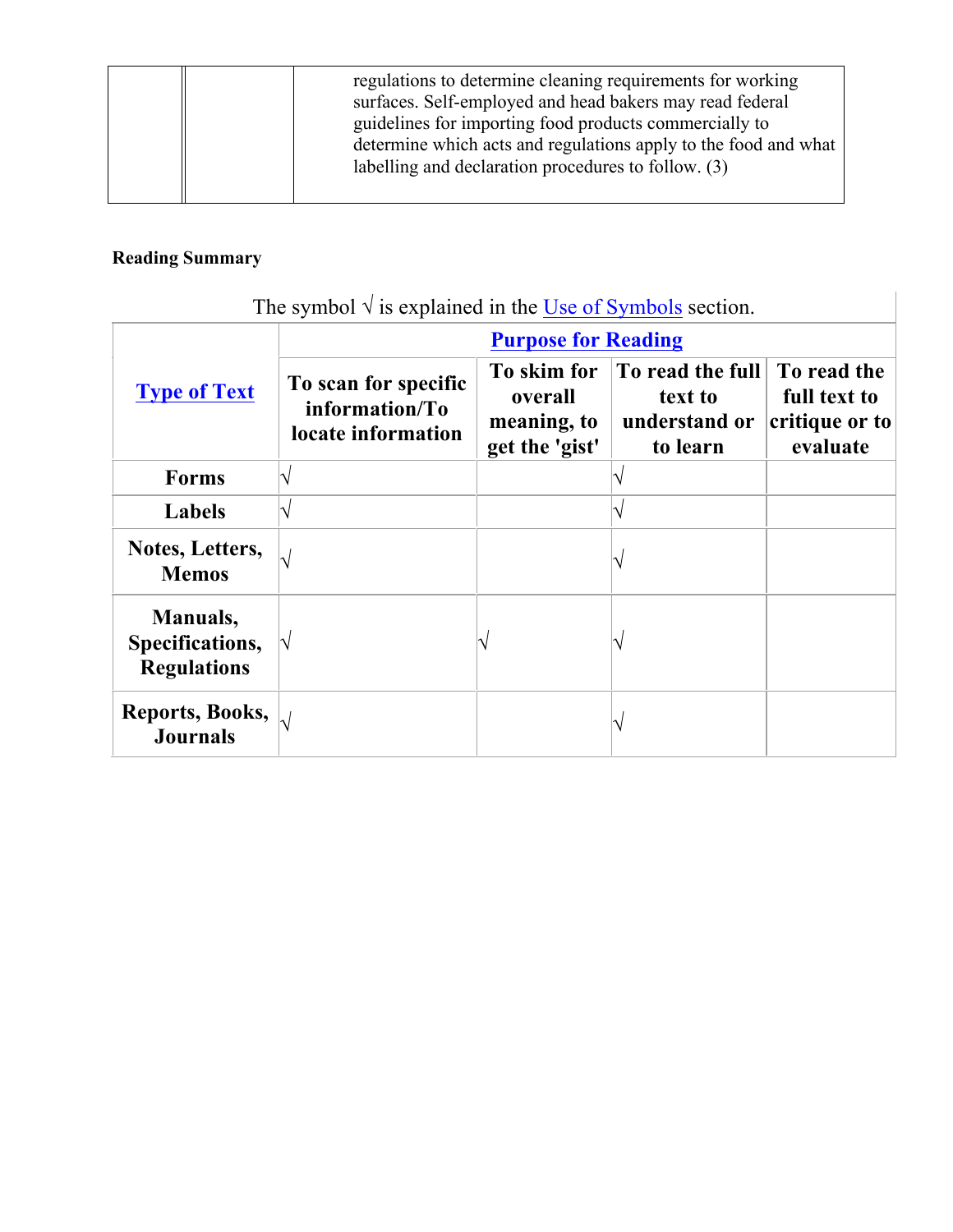## **B. Document Use**

|                        |                                   | Document Use                                                                                                                                                                                                                                                                                                                                                                                                                                                                                                                                                                                                                                                                                                                                                                                                                                                                                                                                                                                                                                                                                                                                                                                                                                                                                                                                                                                                                                                                                                                                                                                                   |
|------------------------|-----------------------------------|----------------------------------------------------------------------------------------------------------------------------------------------------------------------------------------------------------------------------------------------------------------------------------------------------------------------------------------------------------------------------------------------------------------------------------------------------------------------------------------------------------------------------------------------------------------------------------------------------------------------------------------------------------------------------------------------------------------------------------------------------------------------------------------------------------------------------------------------------------------------------------------------------------------------------------------------------------------------------------------------------------------------------------------------------------------------------------------------------------------------------------------------------------------------------------------------------------------------------------------------------------------------------------------------------------------------------------------------------------------------------------------------------------------------------------------------------------------------------------------------------------------------------------------------------------------------------------------------------------------|
| <b>Tasks</b>           | <b>Complexity</b><br><b>Level</b> | <b>Examples</b>                                                                                                                                                                                                                                                                                                                                                                                                                                                                                                                                                                                                                                                                                                                                                                                                                                                                                                                                                                                                                                                                                                                                                                                                                                                                                                                                                                                                                                                                                                                                                                                                |
| <b>Typical</b>         | $1$ to $2$                        | <b>Bakers</b>                                                                                                                                                                                                                                                                                                                                                                                                                                                                                                                                                                                                                                                                                                                                                                                                                                                                                                                                                                                                                                                                                                                                                                                                                                                                                                                                                                                                                                                                                                                                                                                                  |
| <b>Most</b><br>Complex | 2                                 | scan product labels and warning signs. For example, they locate colour<br>$\bullet$<br>codes and names of dyes and concentration levels of flavour extracts on<br>product labels. They observe hazard warnings on equipment and<br>container labels. (1)<br>enter data into label templates. For example, they complete product<br>$\bullet$<br>labels by listing ingredients and entering instructions for storage and<br>reheating. $(1)$<br>locate codes on colour swatches. They use these codes to locate mixing<br>$\bullet$<br>ratios for custom cake icing colours. (1)<br>locate data in recipes, production sheets, bake orders and quality<br>$\bullet$<br>control forms. For examples, they locate baking quantities, product<br>sizes, decorating details, due dates and customers' names in bake<br>orders. They locate ingredients and quantities in recipes and production<br>sheets. $(2)$<br>locate data in lists and tables. For example, they locate colours and<br>$\bullet$<br>mixing ratios on colour sheets. They locate baking data such as product<br>types and quantities in baking and production schedules. They may also<br>locate sales data in daily, weekly and monthly sales sheets. (2)<br>complete bake orders and tracking and quality control forms. For<br>$\bullet$<br>example, they enter times, bake order numbers and production details<br>in timesheets. They record customer contact information, product<br>details and brief decorating details in bake orders. They may enter sales<br>data into sales tables to track daily sales of different products. (2) |

#### Examples

• create recipes. For example, bakers create recipes that list ingredients and provide instructions to prepare, cook, assemble and decorate bakery items.

### **Document Use Summary**

- Read signs, labels or lists.
- Complete forms by marking check boxes, recording numerical information or entering words, phrases, sentences or text of a paragraph or more. The list of specific tasks varies depending on what was reported.
- Read completed forms containing check boxes, numerical entries, phrases, addresses, sentences or text of a paragraph or more. The list of specific tasks varies depending on what was reported.
- Read tables, schedules or other table-like text (e.g., read work shift schedules).
- Create tables, schedules or other table-like text.
- Enter information on tables, schedules or other table-like text.
- Obtain information from sketches, pictures or icons (e.g., computer toolbars).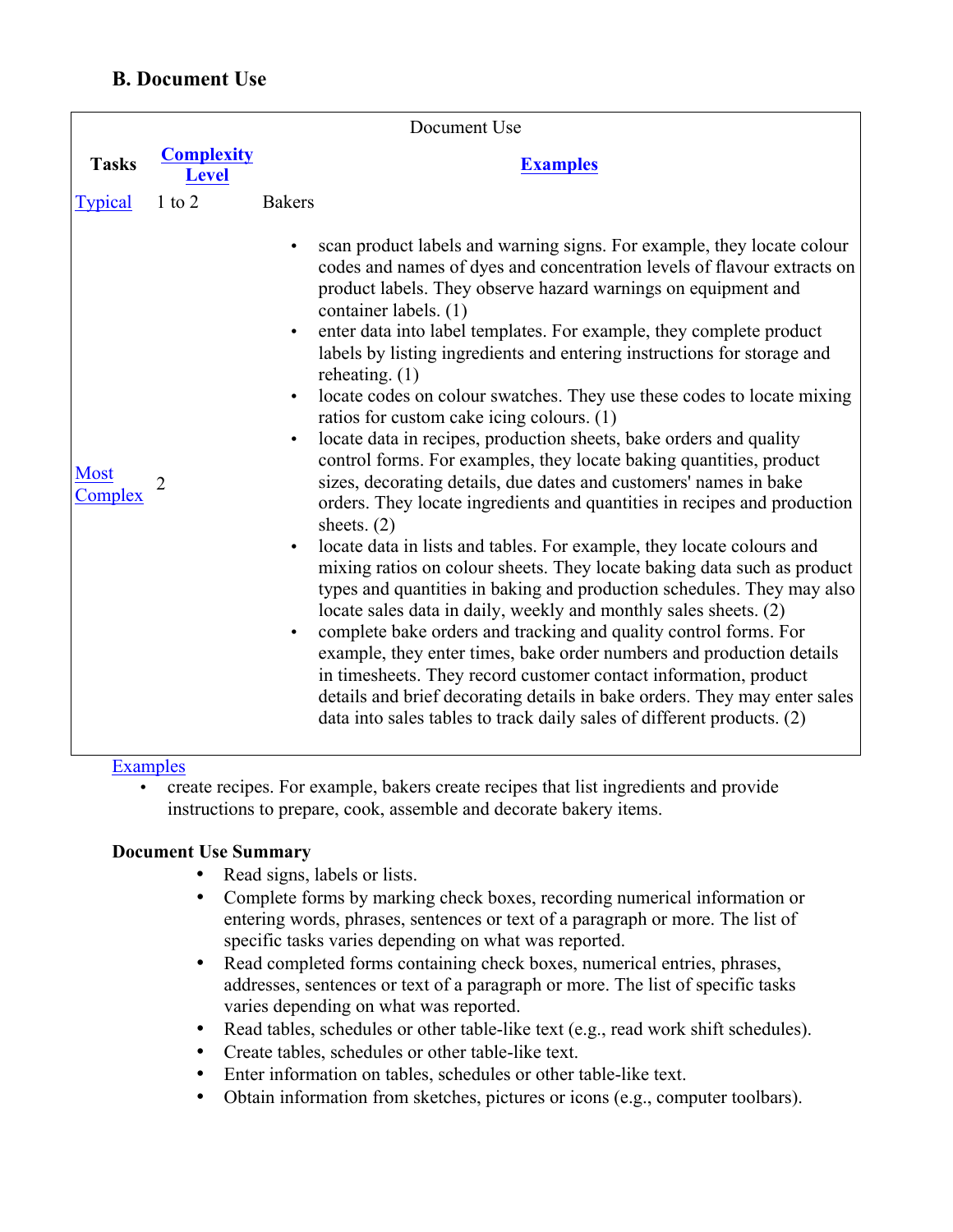# **C. Writing**

|                        | Writing                           |                                                                                                                                                                                                                                                                                                                                                                                                                                                                                                                                                                                                                                                                                                                                                                                                                                                                                                                                    |  |  |  |
|------------------------|-----------------------------------|------------------------------------------------------------------------------------------------------------------------------------------------------------------------------------------------------------------------------------------------------------------------------------------------------------------------------------------------------------------------------------------------------------------------------------------------------------------------------------------------------------------------------------------------------------------------------------------------------------------------------------------------------------------------------------------------------------------------------------------------------------------------------------------------------------------------------------------------------------------------------------------------------------------------------------|--|--|--|
| <b>Tasks</b>           | <b>Complexity</b><br><b>Level</b> | <b>Examples</b>                                                                                                                                                                                                                                                                                                                                                                                                                                                                                                                                                                                                                                                                                                                                                                                                                                                                                                                    |  |  |  |
| <b>Typical</b>         | $1$ to $2$                        | <b>Bakers</b>                                                                                                                                                                                                                                                                                                                                                                                                                                                                                                                                                                                                                                                                                                                                                                                                                                                                                                                      |  |  |  |
| <b>Most</b><br>Complex |                                   | write brief notes in production logs, text entries in forms and<br>comments on recipes, bake orders and production sheets. For<br>example, they write notes on bulletin boards about low<br>inventory and late supply deliveries. They explain changes to<br>ingredients and decorations for baked goods on recipes and<br>production sheets. They write instructions for preparing, baking<br>and decorating baked goods on recipes, bake orders and<br>productions sheets. (1)<br>may write memos and bulletins. For example, self-employed<br>bakers and head bakers may write memos outlining changes to<br>baking priorities and bulletins describing new food preparation<br>and storage procedures. (2)<br>may prepare job quotes and proposals. For example, self-<br>$\bullet$<br>employed bakers and head bakers write job proposals that<br>describe baked products, quality standards and service<br>guarantees. $(3)$ |  |  |  |

# **Writing Summary**

The symbol  $\sqrt{ }$  is explained in the Use of Symbols section.

|                                                                 |                               |           |                                                              | <b>Purpose for Writing</b>                |                                                          |                                                         |    |
|-----------------------------------------------------------------|-------------------------------|-----------|--------------------------------------------------------------|-------------------------------------------|----------------------------------------------------------|---------------------------------------------------------|----|
| Length                                                          | To<br>organize/to<br>remember | record/to | To keep a $ To inform/to$<br>request<br>document information | To<br>persuade/to<br>justify a<br>request | To present<br>an analysis<br><sub>or</sub><br>comparison | To present<br>an<br>evaluation entertain<br>or critique | To |
| <b>Text requiring less</b><br>than one paragraph<br>of new text | $\sqrt{ }$                    | $\sqrt{}$ | $\sqrt{ }$                                                   |                                           |                                                          |                                                         |    |
| <b>Text rarely requiring</b><br>more than one<br>paragraph      |                               | N         | $\sqrt{}$                                                    |                                           |                                                          |                                                         |    |
| Longer text                                                     |                               |           | V                                                            |                                           |                                                          |                                                         |    |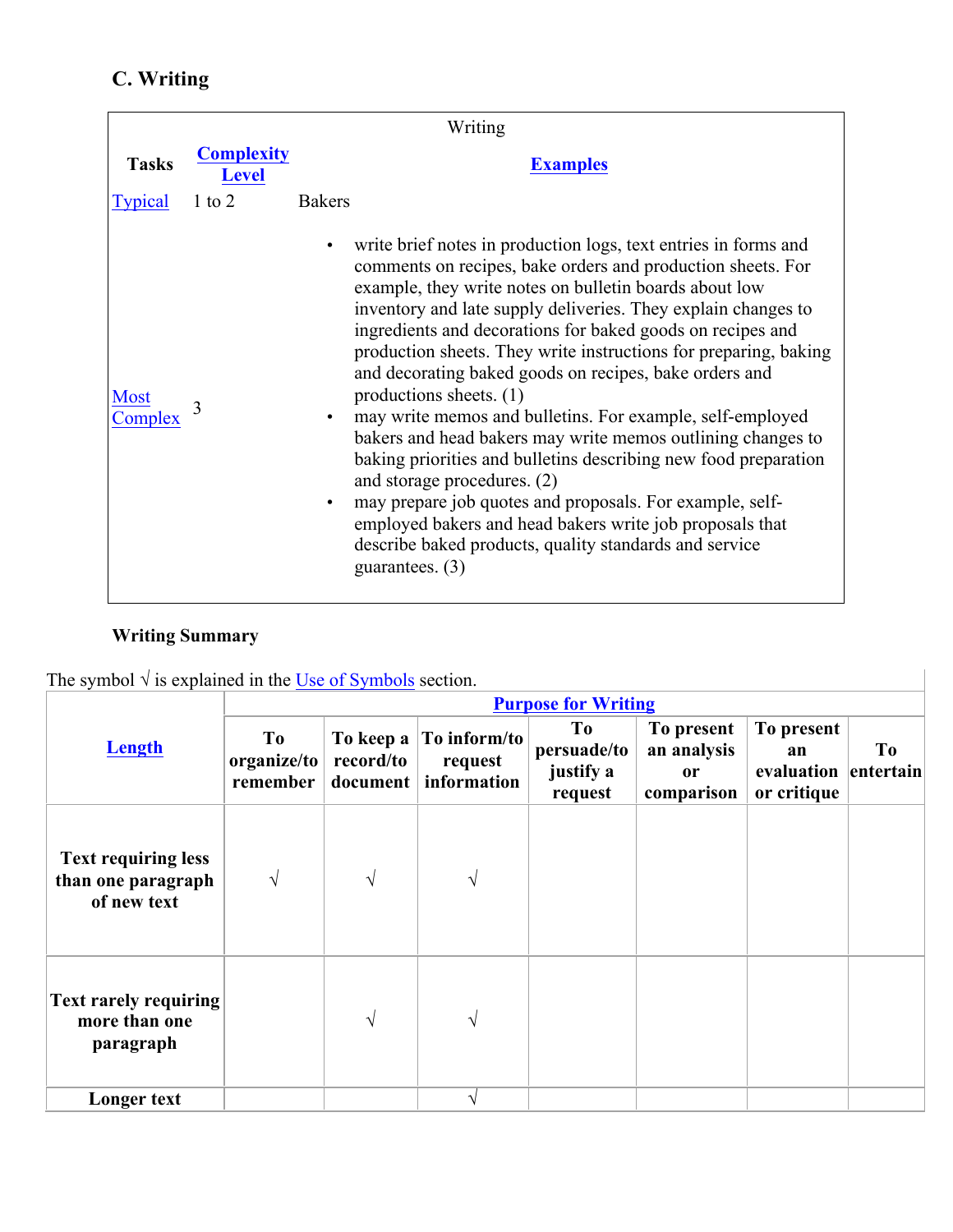# **D. Numeracy**

The symbol  $\sqrt{ }$  is explained in the Use of Symbols section.

|                                                         |                                   | Numeracy                                                                                                                                                                                                                                                                                                                                                                                                                                                                                                                                                                                                                                                                                                                                                                                                                                                                                                                                                                                                                                                                                                                                                                                                                                                                                                                                                                                                                                                                                                                                                                                              |
|---------------------------------------------------------|-----------------------------------|-------------------------------------------------------------------------------------------------------------------------------------------------------------------------------------------------------------------------------------------------------------------------------------------------------------------------------------------------------------------------------------------------------------------------------------------------------------------------------------------------------------------------------------------------------------------------------------------------------------------------------------------------------------------------------------------------------------------------------------------------------------------------------------------------------------------------------------------------------------------------------------------------------------------------------------------------------------------------------------------------------------------------------------------------------------------------------------------------------------------------------------------------------------------------------------------------------------------------------------------------------------------------------------------------------------------------------------------------------------------------------------------------------------------------------------------------------------------------------------------------------------------------------------------------------------------------------------------------------|
| <b>Tasks</b>                                            | <b>Complexity</b><br><b>Level</b> | <b>Examples</b>                                                                                                                                                                                                                                                                                                                                                                                                                                                                                                                                                                                                                                                                                                                                                                                                                                                                                                                                                                                                                                                                                                                                                                                                                                                                                                                                                                                                                                                                                                                                                                                       |
| <b>Money Math</b>                                       | 3                                 | <b>Bakers</b>                                                                                                                                                                                                                                                                                                                                                                                                                                                                                                                                                                                                                                                                                                                                                                                                                                                                                                                                                                                                                                                                                                                                                                                                                                                                                                                                                                                                                                                                                                                                                                                         |
| Scheduling,<br>Budgeting $\&$<br><b>Accounting Math</b> | 3                                 | may prepare customers' bills and complete cash sales.<br>Bakers in retail locations total customers' bills for baked<br>goods, calculate taxes if necessary, take payments and<br>give change. In addition, they may calculate markups<br>and discounts. (Money Math), (3)                                                                                                                                                                                                                                                                                                                                                                                                                                                                                                                                                                                                                                                                                                                                                                                                                                                                                                                                                                                                                                                                                                                                                                                                                                                                                                                            |
| Measurement and 1 to 2<br><b>Calculation Math</b>       |                                   | may calculate costs for baked goods. For example,<br>٠<br>bakers employed in retail locations calculate estimated<br>and actual costs for ingredients used and hours required                                                                                                                                                                                                                                                                                                                                                                                                                                                                                                                                                                                                                                                                                                                                                                                                                                                                                                                                                                                                                                                                                                                                                                                                                                                                                                                                                                                                                         |
| Data Analysis                                           | $1$ to $3$                        | to prepare products. (Scheduling, Budgeting $\&$<br>Accounting Math), (3)                                                                                                                                                                                                                                                                                                                                                                                                                                                                                                                                                                                                                                                                                                                                                                                                                                                                                                                                                                                                                                                                                                                                                                                                                                                                                                                                                                                                                                                                                                                             |
| Math<br><b>Numerical</b><br><b>Estimation</b>           | $\overline{2}$                    | may schedule sequences of activities and tasks. For<br>$\bullet$<br>example, head bakers establish production timelines and<br>staffing requirements to meet weekly and seasonal<br>baking orders. In addition, they may also schedule daily<br>sequences of activities for baking and sales staff.<br>(Scheduling, Budgeting & Accounting Math), (3)<br>may develop budgets and prepare financial statements.<br>$\bullet$<br>For example, self-employed and head bakers may<br>develop annual budgets by allocating money to capital,<br>staffing, leasing and inventory costs, operating expenses,<br>insurance and supplies. (Scheduling, Budgeting &<br>Accounting Math), (3)<br>take measurements using weigh scales, graduated<br>$\bullet$<br>containers, tapes and digital displays. They measure<br>ingredient amounts when preparing baked goods. They<br>measure depths, heights, widths and lengths of finished<br>products such as cookies and cakes. They monitor and<br>set temperatures and timers using digital displays.<br>(Measurement and Calculation Math), (1)<br>calculate ingredient quantities when modifying recipes.<br>٠<br>For example, bakers calculate amounts of ingredients for<br>double and triple recipe yields. They calculate adjusted<br>liquid quantities when substituting sugar for honey to<br>maintain proportions of wet and dry ingredients.<br>(Measurement and Calculation Math), (3)<br>compare the weights and dimensions of bakery products<br>to specifications to verify that baked goods meet quality<br>standards. (Data Analysis Math), (1) |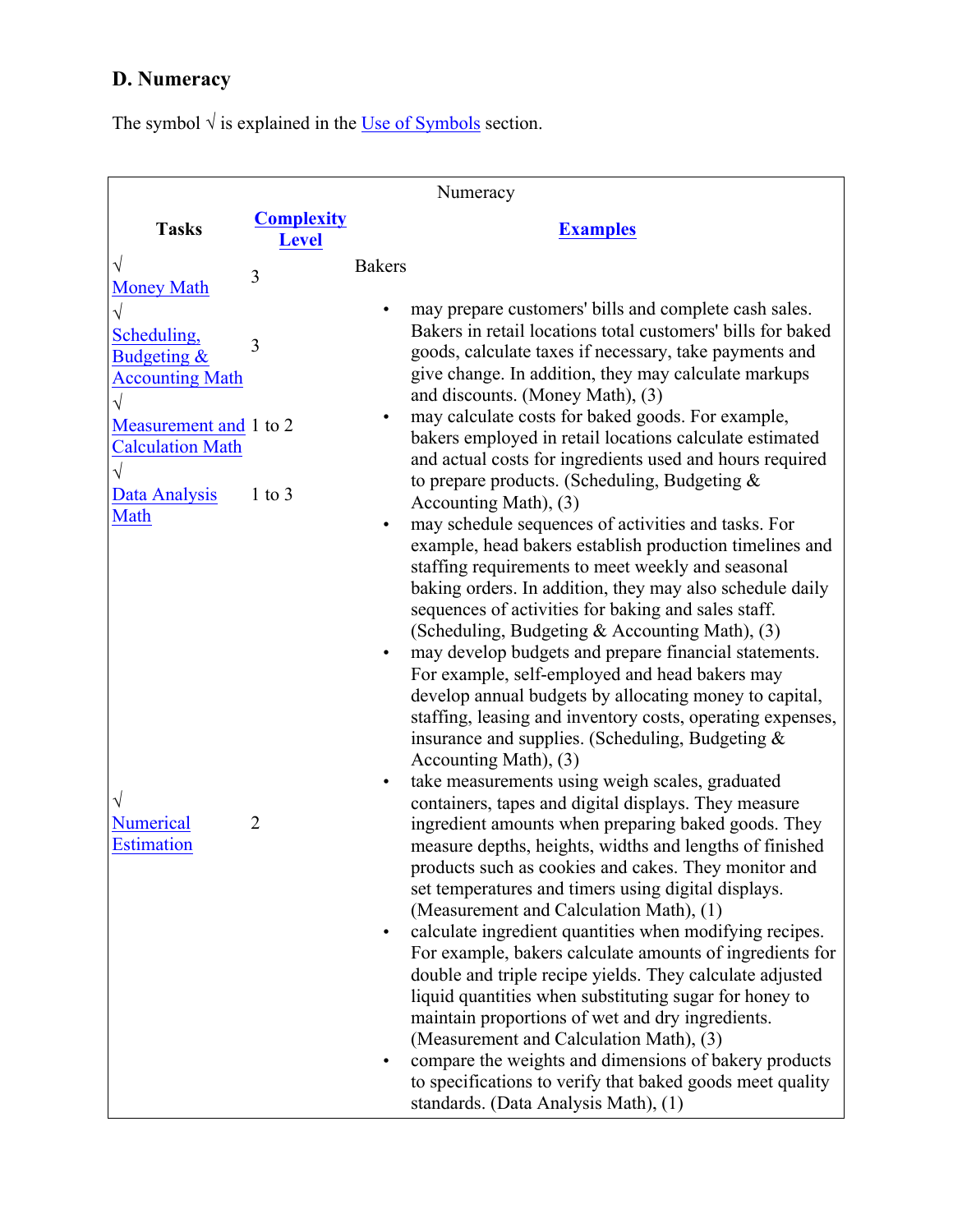| $\bullet$<br>$\bullet$ | manage inventories of baking supplies. They determine<br>how much inventory to stock and when to reorder. (Data<br>Analysis Math), (2)<br>analyze sales data in order to examine purchasing trends.<br>For example, head bakers and self-employed bakers<br>calculate average daily, weekly and seasonal sales. They<br>use the data to identify popular items and to determine<br>quantities of baked goods to produce. (Data Analysis |
|------------------------|-----------------------------------------------------------------------------------------------------------------------------------------------------------------------------------------------------------------------------------------------------------------------------------------------------------------------------------------------------------------------------------------------------------------------------------------|
| $\bullet$              | Math), $(3)$<br>estimate the time to complete baking tasks. They depend<br>on their experience with similar baking tasks to estimate<br>times. Complex decorating and multi-stepped activities<br>such as developing and placing tiers on uncommon<br>shapes for cakes can affect preparing and decorating<br>times. (Numerical Estimation), (2)                                                                                        |

# **Math Skills Summary**

## **a. Mathematical Foundations Used**

The symbol  $\sqrt{ }$  is explained in the <u>Use of Symbols</u> section.

|      | Mathematical Foundations Used          |                                                                                                                                                                                                                                                                                        |  |  |  |
|------|----------------------------------------|----------------------------------------------------------------------------------------------------------------------------------------------------------------------------------------------------------------------------------------------------------------------------------------|--|--|--|
| Code | <b>Tasks</b>                           | <b>Examples</b>                                                                                                                                                                                                                                                                        |  |  |  |
|      |                                        | <b>Number Concepts</b>                                                                                                                                                                                                                                                                 |  |  |  |
|      | <b>Whole Numbers</b>                   | Read and write, count, round off, add or subtract, multiply or divide<br>whole numbers.<br>For example, calculating material and supply quantities and ingredient<br>amounts; counting baked goods and supplies.                                                                       |  |  |  |
|      | <b>Rational Numbers</b><br>- Fractions | Read and write, add or subtract fractions, multiply or divide by a<br>fraction, multiply or divide fractions.<br>For example, reading, writing and calculating dry and liquid<br>ingredients in fractions of cups; calculating time intervals in fractions<br>of hours.                |  |  |  |
|      | - Decimals                             | Read and write, round off, add or subtract decimals, multiply or divide<br>Rational Numbers   by a decimal, multiply or divide decimals.<br>For example, reading, writing and calculating weights of ingredients<br>grams and kilograms; completing calculations using dollar amounts. |  |  |  |
|      | - Percent                              | Read and write percents, calculate the percent one number is of<br>Rational Numbers   another, calculate a percent of a number.<br>For example, calculating taxes; calculating ingredient amounts<br>specified as percentages; calculating markups.                                    |  |  |  |
|      | Equivalent<br><b>Rational Numbers</b>  | Convert between fractions and decimals or percentages.<br>For example, converting ingredient amounts expressed as fractions to<br>percentages of mix yield.                                                                                                                            |  |  |  |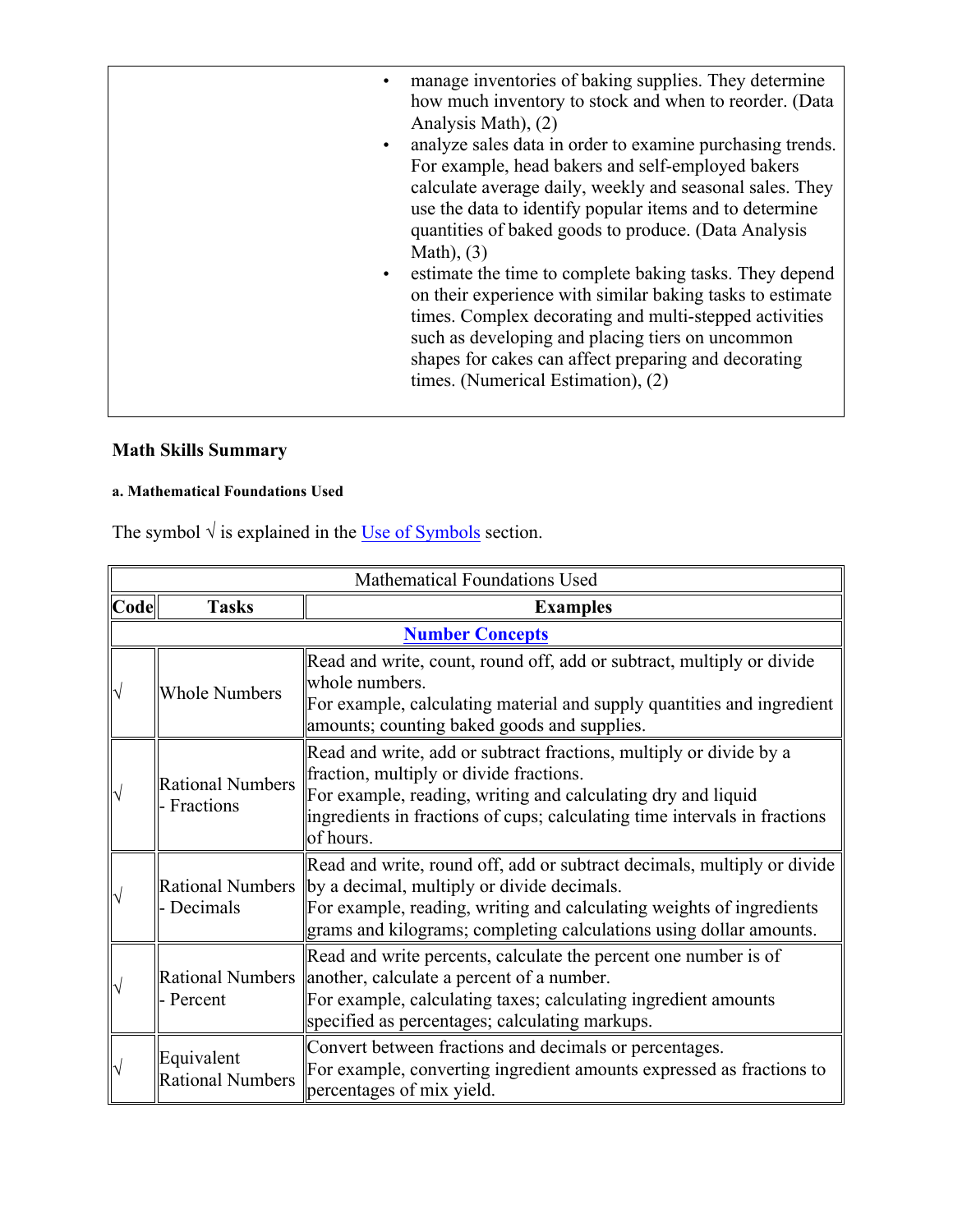|                                      | <b>Patterns and Relations</b>                                                                                                                                                                                                                                                                                                                                                                                                                                             |
|--------------------------------------|---------------------------------------------------------------------------------------------------------------------------------------------------------------------------------------------------------------------------------------------------------------------------------------------------------------------------------------------------------------------------------------------------------------------------------------------------------------------------|
| Equations and<br>Formulae            | Solve problems by constructing and solving equations with one<br>unknown.<br>For example, constructing equations to calculate ingredient amounts<br>for adjusted yields in recipes.                                                                                                                                                                                                                                                                                       |
| Use of Rate, Ratio<br>and Proportion | Use a rate showing comparison between two quantities with different<br>units.<br>Use a ratio showing comparison between two quantities with the same<br>units.<br>Use a proportion showing comparison between two ratios or rates in<br>order to solve problems.<br>For example, reading and writing production and cost rates; reading<br>and writing mixture ratios; preparing syrups and icings using ratios;<br>using ratios to dilute concentrated flavour extracts. |
|                                      | <b>Shape and Spatial Sense</b>                                                                                                                                                                                                                                                                                                                                                                                                                                            |
| Measurement<br>Conversions           | Perform measurement conversions.<br>For example, converting ounces and pounds to grams and kilograms;<br>converting teaspoons and cups to fluid ounces; converting fluid ounces<br>to litres and millilitres.                                                                                                                                                                                                                                                             |
|                                      | <b>Statistics and Probability</b>                                                                                                                                                                                                                                                                                                                                                                                                                                         |
| Summary<br>Calculations              | Calculate averages.<br>Calculate rates other than percentages.<br>For example, calculating average production times for different baked<br>goods; calculating average daily, weekly and seasonal sales for baked<br>goods; establishing work rates such as cookies baked and petit fours<br>decorated per hour.                                                                                                                                                           |
| Statistics and<br>Probability        | Use descriptive statistics (e.g. collecting, classifying, analyzing and<br>interpreting data).<br>For example, analyze sales data to draw conclusions about the types<br>and quantities of baked items to produce and inventory to stock.<br>Using tables, schedules or other table-like text.                                                                                                                                                                            |
|                                      |                                                                                                                                                                                                                                                                                                                                                                                                                                                                           |

### **b. How Calculations are Performed**

- In their heads.
- Using a pen and paper.
- Using a calculator.
- Using a computer.

#### **c. Measurement Instruments Used**

- Time. For example, using clocks and timers.
- Weight or mass. For example, using weigh scales.
- Distance or dimension. For example, using rulers and measuring sticks.
- Liquid volume. For example, using measuring cups and spoons.
- Temperature. For example, using temperature gauges and thermometers.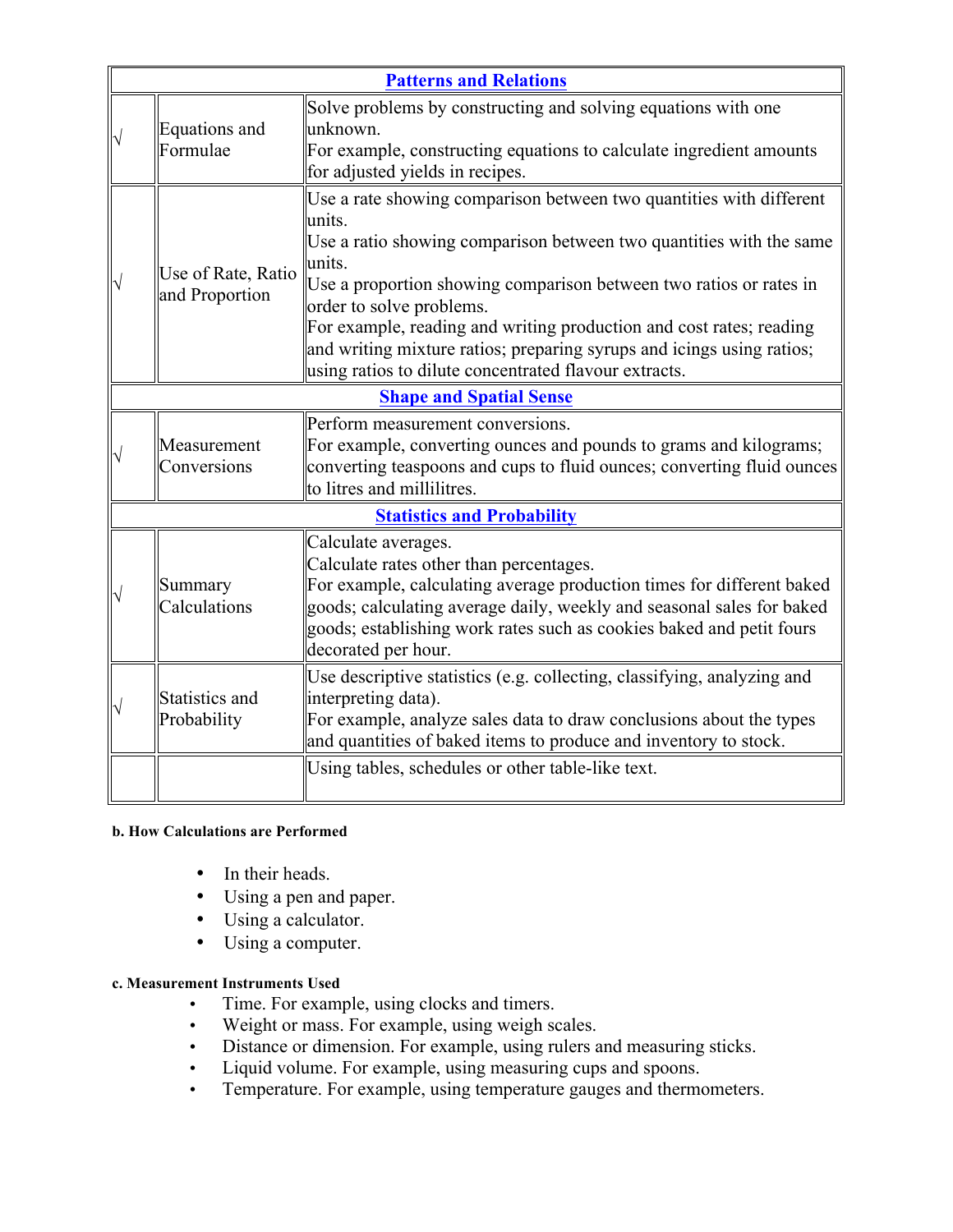## **E. Oral Communication**

| Oral Communication     |                                   |                                                                                                                                                                                                                                                                                                                                                                                                                                                                                                                                                                                                                                                                                                                                                                                                                                                                                                                                                                                                                                                                                                                                                                                                                                                                                                                                                                                                                                                                                                                                                                                                                                                                                                                                                                                                                                                          |  |  |
|------------------------|-----------------------------------|----------------------------------------------------------------------------------------------------------------------------------------------------------------------------------------------------------------------------------------------------------------------------------------------------------------------------------------------------------------------------------------------------------------------------------------------------------------------------------------------------------------------------------------------------------------------------------------------------------------------------------------------------------------------------------------------------------------------------------------------------------------------------------------------------------------------------------------------------------------------------------------------------------------------------------------------------------------------------------------------------------------------------------------------------------------------------------------------------------------------------------------------------------------------------------------------------------------------------------------------------------------------------------------------------------------------------------------------------------------------------------------------------------------------------------------------------------------------------------------------------------------------------------------------------------------------------------------------------------------------------------------------------------------------------------------------------------------------------------------------------------------------------------------------------------------------------------------------------------|--|--|
| <b>Tasks</b>           | <b>Complexity</b><br><b>Level</b> | <b>Examples</b>                                                                                                                                                                                                                                                                                                                                                                                                                                                                                                                                                                                                                                                                                                                                                                                                                                                                                                                                                                                                                                                                                                                                                                                                                                                                                                                                                                                                                                                                                                                                                                                                                                                                                                                                                                                                                                          |  |  |
| <b>Typical</b>         | $1$ to $3$                        | <b>Bakers</b>                                                                                                                                                                                                                                                                                                                                                                                                                                                                                                                                                                                                                                                                                                                                                                                                                                                                                                                                                                                                                                                                                                                                                                                                                                                                                                                                                                                                                                                                                                                                                                                                                                                                                                                                                                                                                                            |  |  |
| <b>Most</b><br>Complex | 3                                 | discuss baking supplies such as flour, dyes, flavour extracts and fresh<br>$\bullet$<br>fruit with suppliers. (1), (weekly)<br>discuss baking order details with customers. For example, they may ask<br>customers about cake decorating specifications and delivery dates. They<br>provide advice and present different choices for types of bakery goods,<br>ingredients and decorations. (2), (daily)<br>discuss current work assignments and products with co-workers. For<br>example, throughout their shifts they speak with other bakers about<br>current assignments to coordinate the use of equipment and space and to<br>integrate baking tasks. They advise sales staffs about flavours and<br>ingredients for new products. They may discuss new products, health and<br>safety regulations, work procedures and bakery operations during staff<br>meetings. Self-employed and head bakers may lead staff meetings. (2),<br>(daily)<br>instruct apprentice bakers and new sales staffs. For example, they explain<br>preparation and decorating procedures while demonstrating tasks. They<br>give reasons for sequencing tasks and preparing mixtures in certain ways.<br>They offer apprentices suggestions for decorating cakes and improving<br>workflow. $(2)$<br>make product suggestions and participate in product development<br>meetings. Bakers may offer suggestions and give opinions about types,<br>flavours and design features of baked goods. They may discuss the<br>development of products for a variety of settings and organizations. (3)<br>may negotiate contracts with clients and suppliers. For example, self-<br>$\bullet$<br>employed bakers negotiate terms for equipment purchases such as ovens.<br>They may negotiate prices with regular clients for ongoing purchases of<br>baked goods. (3), (monthly) |  |  |

## **Modes of Communication Used**

- o In person.
- o Using a telephone.

### **Environmental Factors Affecting Communication**

Significant environmental factors affecting oral communication were not reported by job incumbents.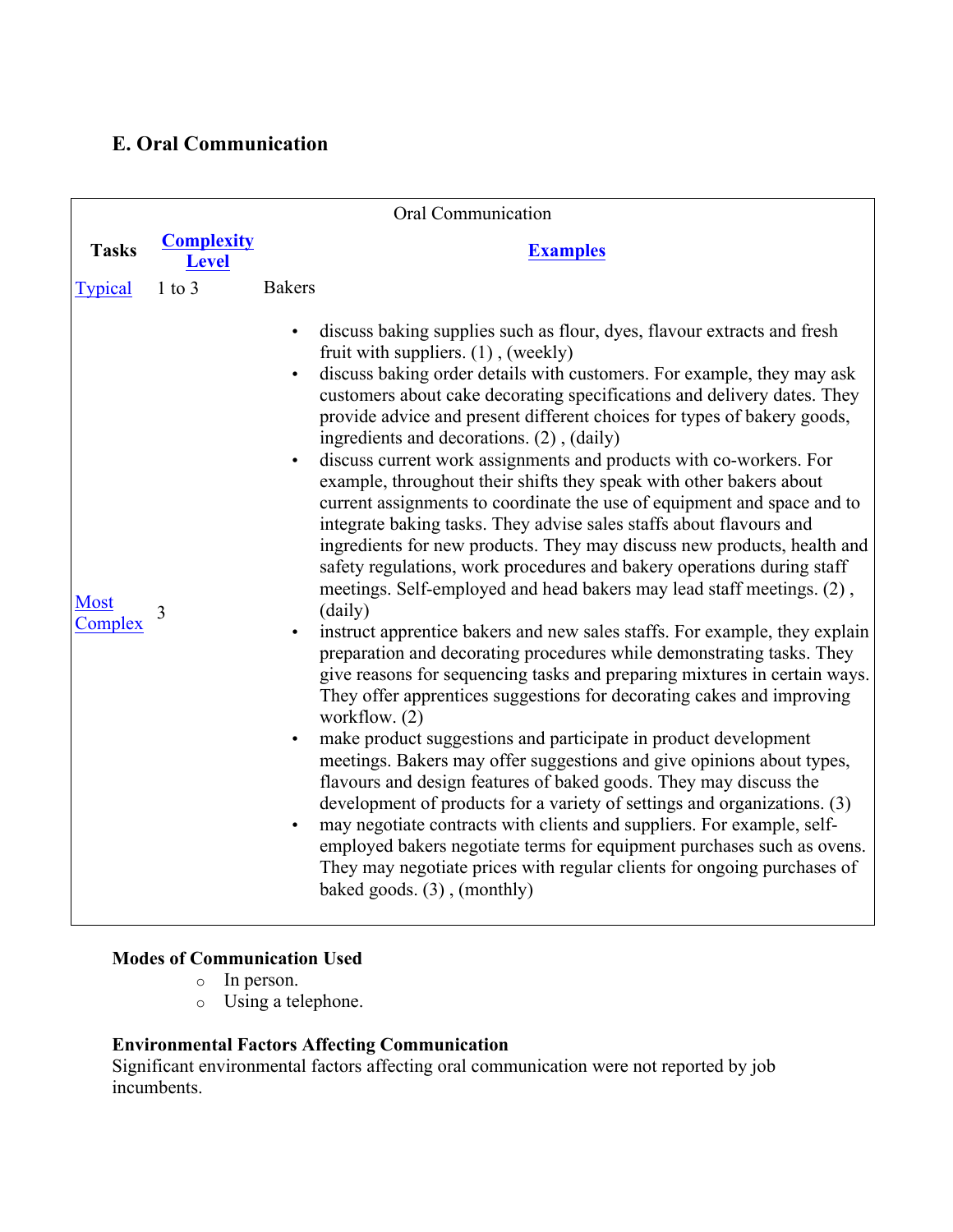## **Oral Communication Summary**

|                                                                         | <b>Purpose for Oral Communication (Part I)</b> |                           |                                                                 |                                   |                                                      |                                        |  |
|-------------------------------------------------------------------------|------------------------------------------------|---------------------------|-----------------------------------------------------------------|-----------------------------------|------------------------------------------------------|----------------------------------------|--|
| <b>Type</b>                                                             | T <sub>0</sub>                                 | To take<br>greet messages | To provide/receive<br>information,<br>explanation,<br>direction | To seek,<br>obtain<br>information | To co-<br>ordinate<br>work with<br>that of<br>others | T <sub>0</sub><br>reassure,<br>comfort |  |
| <b>Listening (little or no</b><br>interaction)                          |                                                |                           | $\sqrt{ }$                                                      |                                   |                                                      |                                        |  |
| <b>Speaking (little or no</b><br>interaction)                           |                                                |                           |                                                                 |                                   |                                                      |                                        |  |
| Interact with co-<br>workers                                            |                                                |                           | $\sqrt{ }$                                                      | $\sqrt{ }$                        | $\sqrt{ }$                                           |                                        |  |
| Interact with those you<br>supervise or direct                          |                                                |                           | $\sqrt{}$                                                       |                                   | V                                                    |                                        |  |
| <b>Interact with</b><br>supervisor/manager                              |                                                |                           | $\sqrt{}$                                                       | $\sqrt{}$                         |                                                      |                                        |  |
| <b>Interact with peers and</b><br>colleagues from other<br>organization |                                                |                           |                                                                 |                                   |                                                      |                                        |  |
| <b>Interact with</b><br>customers/clients/<br>public                    |                                                |                           | $\sqrt{}$                                                       |                                   |                                                      |                                        |  |
| Interact with suppliers,<br>servicers                                   |                                                |                           | $\sqrt{}$                                                       |                                   |                                                      |                                        |  |
| Participate in group<br>discussion                                      |                                                |                           | $\sqrt{}$                                                       |                                   |                                                      |                                        |  |
| <b>Present information to</b><br>a small group                          |                                                |                           |                                                                 |                                   |                                                      |                                        |  |
| <b>Present information to</b><br>a large group                          |                                                |                           |                                                                 |                                   |                                                      |                                        |  |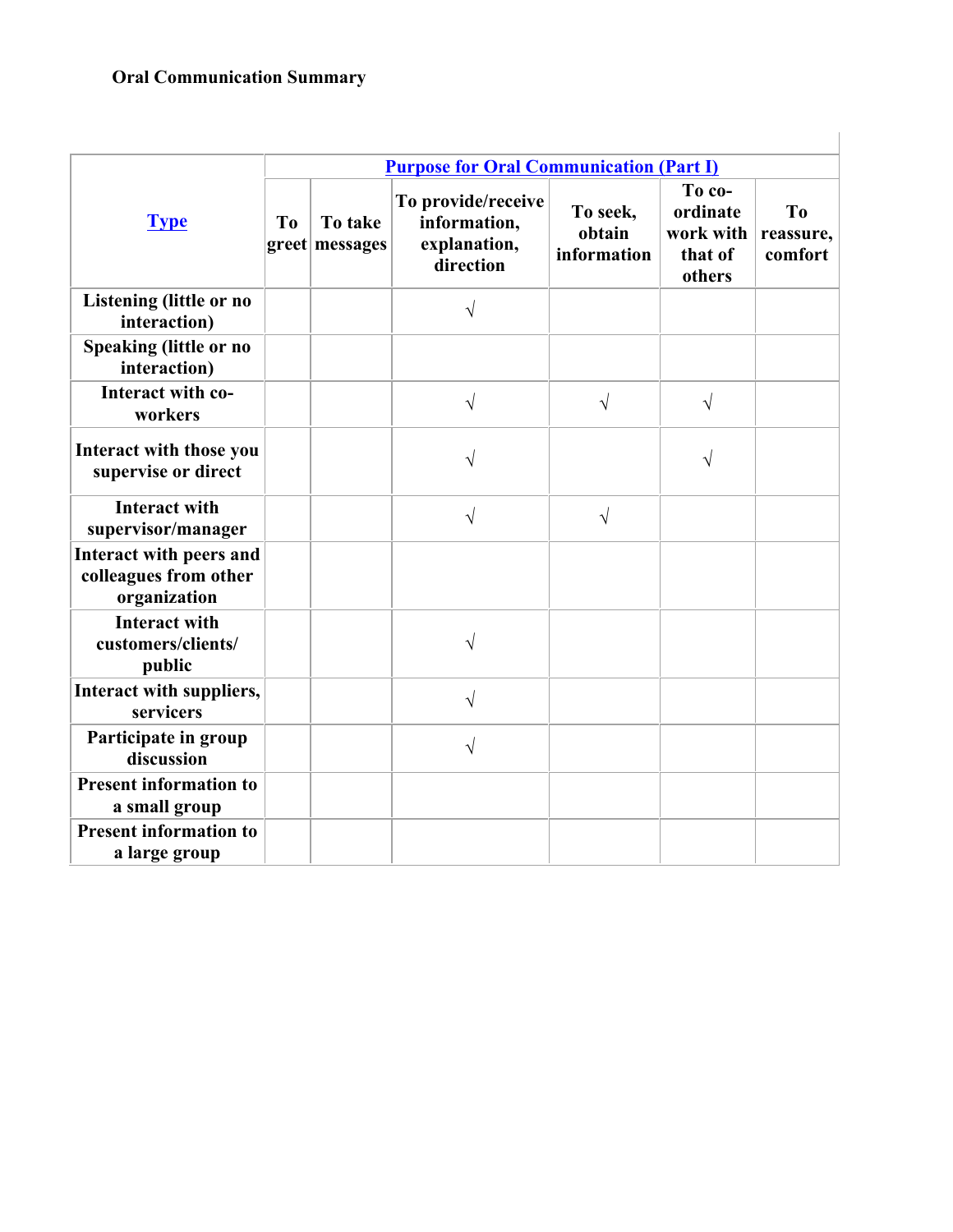|                                                                         | <b>Purpose for Oral Communication (Part II)</b>             |                            |                                          |                                                        |                                                     |                             |  |
|-------------------------------------------------------------------------|-------------------------------------------------------------|----------------------------|------------------------------------------|--------------------------------------------------------|-----------------------------------------------------|-----------------------------|--|
| <b>Type</b>                                                             | <b>To discuss</b><br>(exchange<br>information,<br>opinions) | T <sub>0</sub><br>persuade | T <sub>o</sub><br>facilitate,<br>animate | To instruct,<br>instill<br>understanding,<br>knowledge | T <sub>0</sub><br>negotiate,<br>resolve<br>conflict | T <sub>o</sub><br>entertain |  |
| <b>Listening (little or no</b><br>interaction)                          |                                                             |                            |                                          |                                                        |                                                     |                             |  |
| <b>Speaking (little or no</b><br>interaction)                           |                                                             |                            |                                          |                                                        |                                                     |                             |  |
| Interact with co-<br>workers                                            | $\sqrt{ }$                                                  |                            |                                          | $\sqrt{}$                                              |                                                     |                             |  |
| <b>Interact with those you</b><br>supervise or direct                   |                                                             |                            |                                          | V                                                      |                                                     |                             |  |
| <b>Interact with</b><br>supervisor/manager                              | $\sqrt{}$                                                   | $\sqrt{ }$                 |                                          | V                                                      |                                                     |                             |  |
| <b>Interact with peers</b><br>and colleagues from<br>other organization |                                                             |                            |                                          |                                                        |                                                     |                             |  |
| <b>Interact with</b><br>customers/clients/<br>public                    | $\sqrt{}$                                                   |                            |                                          | $\sqrt{}$                                              |                                                     |                             |  |
| <b>Interact with</b><br>suppliers, servicers                            | $\sqrt{}$                                                   |                            |                                          |                                                        | $\sqrt{ }$                                          |                             |  |
| Participate in group<br>discussion                                      | $\sqrt{ }$                                                  |                            |                                          |                                                        |                                                     |                             |  |
| <b>Present information to</b><br>a small group                          |                                                             |                            |                                          |                                                        |                                                     |                             |  |
| <b>Present information to</b><br>a large group                          |                                                             |                            |                                          |                                                        |                                                     |                             |  |

The symbol  $\sqrt{ }$  is explained in the Use of Symbols section.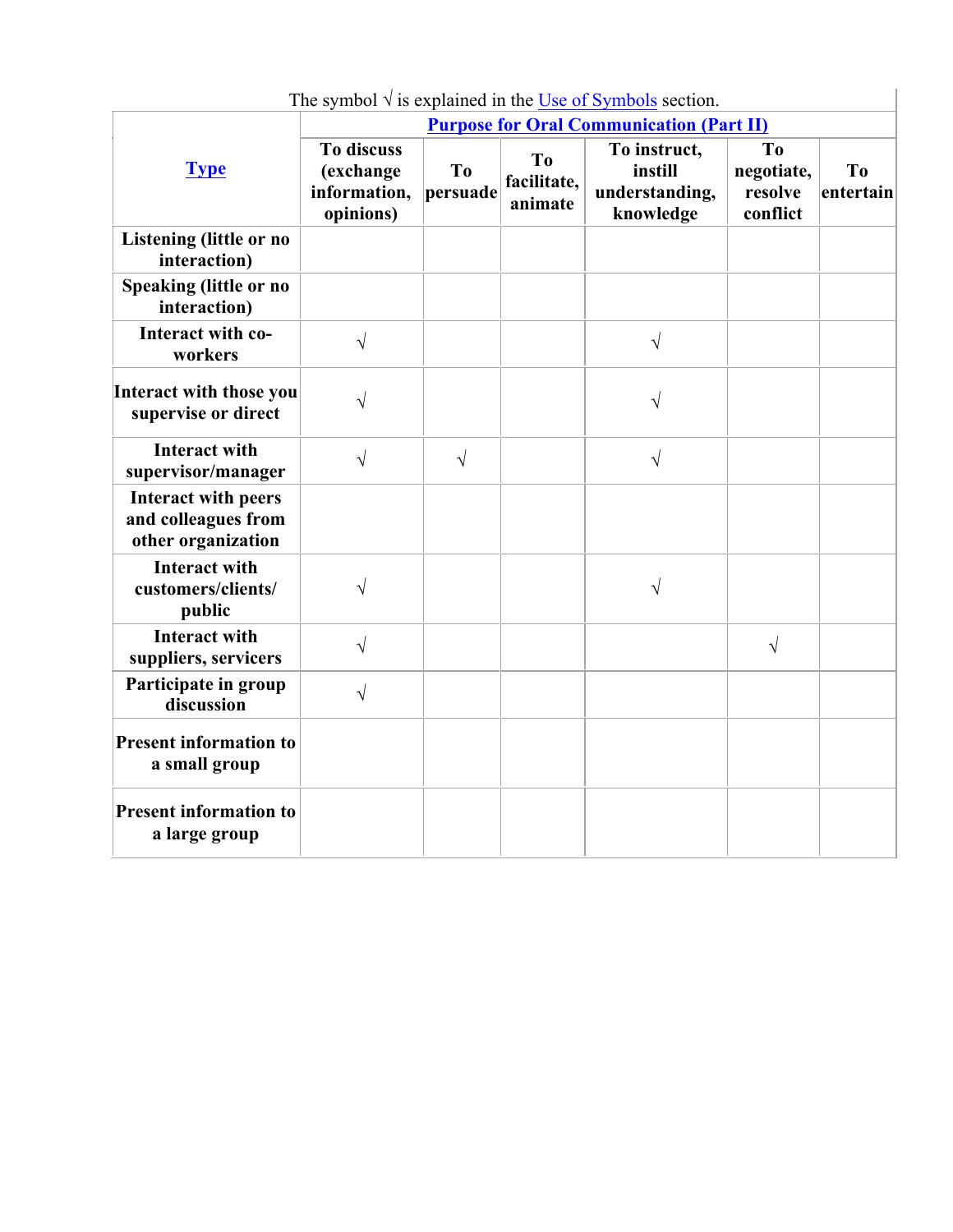# **F. Thinking Skills**

## **1. Problem Solving**

| Problem Solving        |                                   |                                                                                                                                                                                                                                                                                                                                                                                                                                                                                                                                                                                                                                                                                                                                                                                                                                                                                                                                                                                                                                                                                                                                                                                                                                                                                                                                                                                                                                                                                                                                                                                                                                                                                 |  |
|------------------------|-----------------------------------|---------------------------------------------------------------------------------------------------------------------------------------------------------------------------------------------------------------------------------------------------------------------------------------------------------------------------------------------------------------------------------------------------------------------------------------------------------------------------------------------------------------------------------------------------------------------------------------------------------------------------------------------------------------------------------------------------------------------------------------------------------------------------------------------------------------------------------------------------------------------------------------------------------------------------------------------------------------------------------------------------------------------------------------------------------------------------------------------------------------------------------------------------------------------------------------------------------------------------------------------------------------------------------------------------------------------------------------------------------------------------------------------------------------------------------------------------------------------------------------------------------------------------------------------------------------------------------------------------------------------------------------------------------------------------------|--|
| <b>Tasks</b>           | <b>Complexity</b><br><b>Level</b> | <b>Examples</b>                                                                                                                                                                                                                                                                                                                                                                                                                                                                                                                                                                                                                                                                                                                                                                                                                                                                                                                                                                                                                                                                                                                                                                                                                                                                                                                                                                                                                                                                                                                                                                                                                                                                 |  |
| <b>Typical</b>         | 1                                 | <b>Bakers</b>                                                                                                                                                                                                                                                                                                                                                                                                                                                                                                                                                                                                                                                                                                                                                                                                                                                                                                                                                                                                                                                                                                                                                                                                                                                                                                                                                                                                                                                                                                                                                                                                                                                                   |  |
| <b>Most</b><br>Complex | $\overline{2}$                    | find that there are not enough baking supplies to complete customers'<br>orders. They pay retail prices at other bakeries and grocery stores until<br>wholesale purchases are delivered. (1), (monthly)<br>find that baked goods do not turn out as expected due to environmental<br>$\bullet$<br>conditions and substandard ingredients. They may adjust batch sizes,<br>change ingredients and use alternate equipment. For example, bakers<br>making bread in hot weather may reduce the amount of yeast to slow<br>rising times. $(1)$<br>are unable to complete orders due to malfunctioning equipment. For<br>$\bullet$<br>example, bakers find that overheating ovens are burning baked goods.<br>They adjust oven temperatures and may use oven thermometers to<br>obtain correct temperature settings. They call appliance repairers to fix<br>the equipment. They adjust their tasks to minimize the affect on daily<br>productivity. (1)<br>encounter customers who do not pick up products they have ordered.<br>$\bullet$<br>They place these products on display as daily specials, sell them at<br>reduced rates to recoup costs and freeze remaining items for later use.<br>They may negotiate reduced prices with clients such as hotel and<br>dining establishments for larger and pricier items. (2)<br>receive complaints about baked goods from customers. They review<br>$\bullet$<br>customers' specifications and the steps taken to meet them. They<br>sample products to determine if there is merit to the complaints. If they<br>feel that goods are substandard, they may offer customers free products<br>and discounts on future purchases. (2) |  |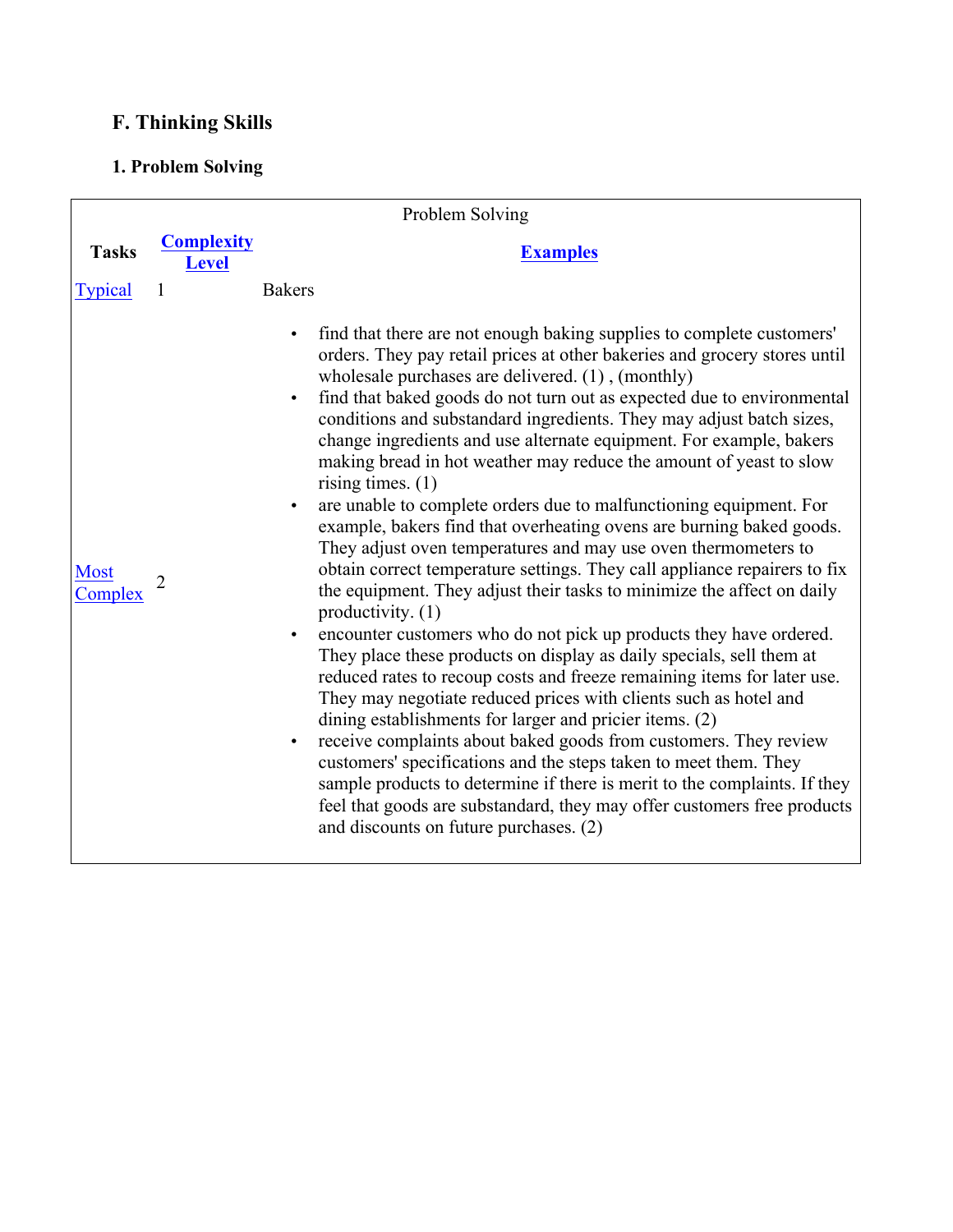# **2. Decision Making**

|                        |                                   | Decision Making                                                                                                                                                                                                                                                                                                                                                                                                                                                                                                                                                                                                                                                                                                                                                                                                                                                                                                                                                                                                                                                                                                                                                                                                                                                                                           |
|------------------------|-----------------------------------|-----------------------------------------------------------------------------------------------------------------------------------------------------------------------------------------------------------------------------------------------------------------------------------------------------------------------------------------------------------------------------------------------------------------------------------------------------------------------------------------------------------------------------------------------------------------------------------------------------------------------------------------------------------------------------------------------------------------------------------------------------------------------------------------------------------------------------------------------------------------------------------------------------------------------------------------------------------------------------------------------------------------------------------------------------------------------------------------------------------------------------------------------------------------------------------------------------------------------------------------------------------------------------------------------------------|
| <b>Tasks</b>           | <b>Complexity</b><br><b>Level</b> | <b>Examples</b>                                                                                                                                                                                                                                                                                                                                                                                                                                                                                                                                                                                                                                                                                                                                                                                                                                                                                                                                                                                                                                                                                                                                                                                                                                                                                           |
| <b>Typical</b>         | 2                                 | <b>Bakers</b>                                                                                                                                                                                                                                                                                                                                                                                                                                                                                                                                                                                                                                                                                                                                                                                                                                                                                                                                                                                                                                                                                                                                                                                                                                                                                             |
| <b>Most</b><br>Complex | $2$ to $3$                        | modify recipes to suit different circumstances. They use their<br>experience with baking and product substitutions to guide their<br>decisions. For example, bakers may add lemon juice to tart<br>fillers to decrease the sweetness and enhance the flavour. Bakers<br>may choose to substitute butter for shortening to enhance the<br>taste and quality of tortes. $(2)$ , (weekly)<br>choose items for daily and seasonal specials. They consider the<br>latest dining and entertaining trends, the types of fruit that are in<br>season and the amount of time needed to prepare each item.<br>They review past sales statistics and recall what customers have<br>said about specials and seasonal items offered in the past. (2),<br>(daily)<br>select decorating styles and products for cakes and pastries.<br>They consider material and ingredient costs, transportability,<br>availability of supplies, ripeness of fresh fruit and flavour<br>combinations. (2)<br>may select equipment and suppliers. For example, self-employed<br>$\bullet$<br>bakers decide which brand and types of ovens to purchase. They<br>consider prices, quality and their personal preferences. When<br>selecting suppliers they consider the selection, quality and price<br>of supplies. $(3)$ , $(annually)$ |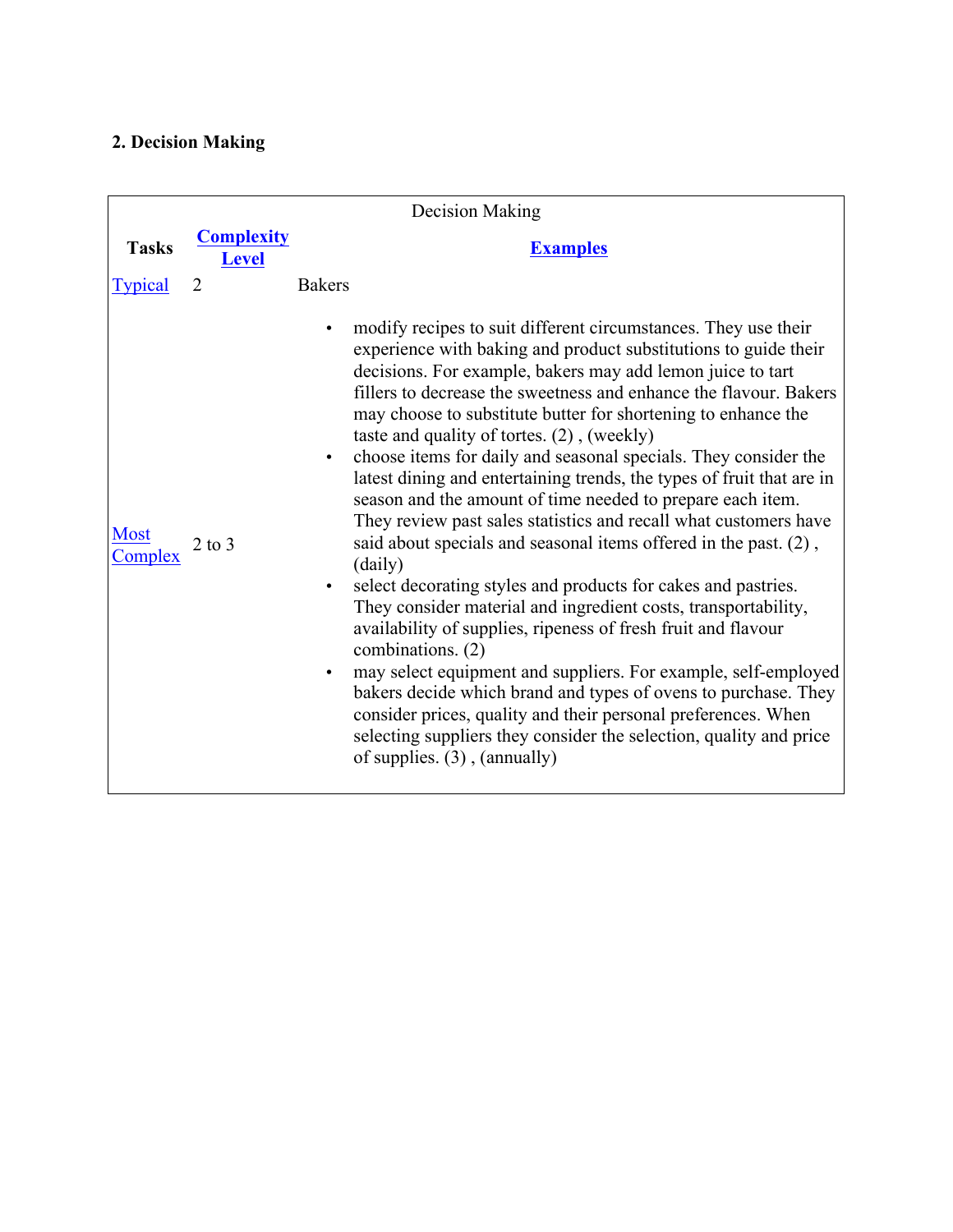## **3. Critical Thinking**

| Critical Thinking      |                                   |                                                                                                                                                                                                                                                                                                                                                                                                                                                                                                                                                                                                                                                                                                                                                                                                                                                                                                                                       |  |
|------------------------|-----------------------------------|---------------------------------------------------------------------------------------------------------------------------------------------------------------------------------------------------------------------------------------------------------------------------------------------------------------------------------------------------------------------------------------------------------------------------------------------------------------------------------------------------------------------------------------------------------------------------------------------------------------------------------------------------------------------------------------------------------------------------------------------------------------------------------------------------------------------------------------------------------------------------------------------------------------------------------------|--|
| <b>Tasks</b>           | <b>Complexity</b><br><b>Level</b> | <b>Examples</b>                                                                                                                                                                                                                                                                                                                                                                                                                                                                                                                                                                                                                                                                                                                                                                                                                                                                                                                       |  |
| <b>Typical</b>         |                                   | <b>Bakers</b>                                                                                                                                                                                                                                                                                                                                                                                                                                                                                                                                                                                                                                                                                                                                                                                                                                                                                                                         |  |
| <b>Most</b><br>Complex | $2$ to $3$                        | evaluate the quality of baking supplies such as fresh fruit, cream,<br>$\bullet$<br>fillers and chocolates using criteria such as freshness, lack of<br>blemishes, taste, size and texture. $(2)$ , $(daily)$<br>evaluate the quality of the baked goods they produce. They use<br>$\bullet$<br>their technical knowledge to assess how flavours combine and<br>enhance each other. They apply established quality control<br>criteria such as acceptable dimensions, finishes, detailing and<br>textures. $(2)$ , $(daily)$<br>may evaluate the efficiency of baking operations. For example,<br>$\bullet$<br>self-employed bakers and head bakers assess the organization of<br>job tasks and the placement of equipment. They determine how<br>often space and equipment are used, estimate delay times<br>between different tasks and judge the skills of workers. They use<br>their evaluations to modify baking operations. (3) |  |

# **4. Job Task Planning and Organizing**

|                                   | Job Task Planning and Organizing                                                                                                                                                                                                                                                                                                                                                         |
|-----------------------------------|------------------------------------------------------------------------------------------------------------------------------------------------------------------------------------------------------------------------------------------------------------------------------------------------------------------------------------------------------------------------------------------|
| <b>Complexity</b><br><b>Level</b> | <b>Description</b>                                                                                                                                                                                                                                                                                                                                                                       |
|                                   | Own job planning and organizing                                                                                                                                                                                                                                                                                                                                                          |
|                                   | Bakers generally organize their own tasks. They take direction from<br>$\bullet$<br>managers of the bakeries, grocery stores, restaurants and other locations<br>where they work. Bakers in retail locations sequence their job tasks to<br>satisfy customers' requests. Job task planning is complicated by the need to<br>coordinate the use of space and equipment with other bakers. |
|                                   | Planning and organizing for others                                                                                                                                                                                                                                                                                                                                                       |
|                                   | Self-employed and head bakers are responsible for planning schedules and<br>$\bullet$<br>activities for other bakers, helpers and retail clerks.                                                                                                                                                                                                                                         |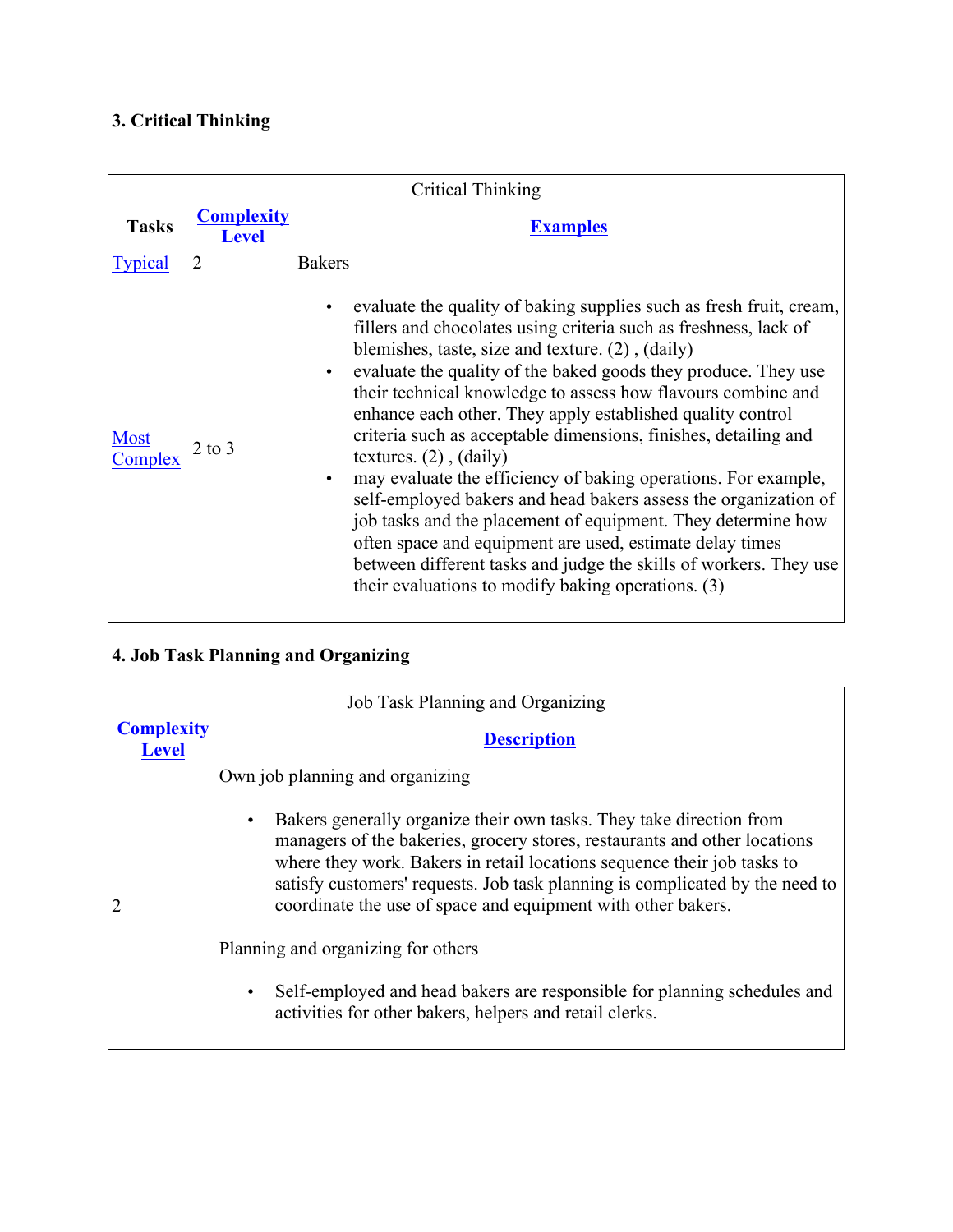### **5. Significant Use of Memory**

### Examples

- remember short lists of items to get from pantries and storerooms.
- remember small lists of what customers have ordered.

### **6. Finding Information**

| Finding Information    |                                   |                                                                                                                                                                                                                                                                                                                                           |  |
|------------------------|-----------------------------------|-------------------------------------------------------------------------------------------------------------------------------------------------------------------------------------------------------------------------------------------------------------------------------------------------------------------------------------------|--|
| <b>Tasks</b>           | <b>Complexity</b><br><b>Level</b> | <b>Examples</b>                                                                                                                                                                                                                                                                                                                           |  |
| <b>Typical</b>         | $1$ to $2$                        | <b>Bakers</b>                                                                                                                                                                                                                                                                                                                             |  |
| <b>Most</b><br>Complex |                                   | find information about new baking methods and products. For<br>$\bullet$<br>example, they find information about new desserts by reading<br>recipes, magazine articles and cookbooks. They consult other<br>bakers and read magazine articles and suppliers' fact sheets for<br>information about products such as exotic nut blends. (2) |  |

## **G. Working with Others**

| Working with Others               |                                                                                                                                                                                                      |  |  |  |
|-----------------------------------|------------------------------------------------------------------------------------------------------------------------------------------------------------------------------------------------------|--|--|--|
| <b>Complexity</b><br><b>Level</b> | <b>Description</b>                                                                                                                                                                                   |  |  |  |
|                                   | Bakers work independently to prepare, bake, assemble and decorate baked goods.<br>They coordinate and integrate tasks with other bakers in order to share resources<br>such as ovens and workspaces. |  |  |  |

### **Participation in Supervisory or Leadership Activities**

- Participate in formal discussions about work processes or product improvement.
- Have opportunities to make suggestions on improving work processes.
- Monitor the work performance of others.
- **I**nform other workers or demonstrate to them how tasks are performed.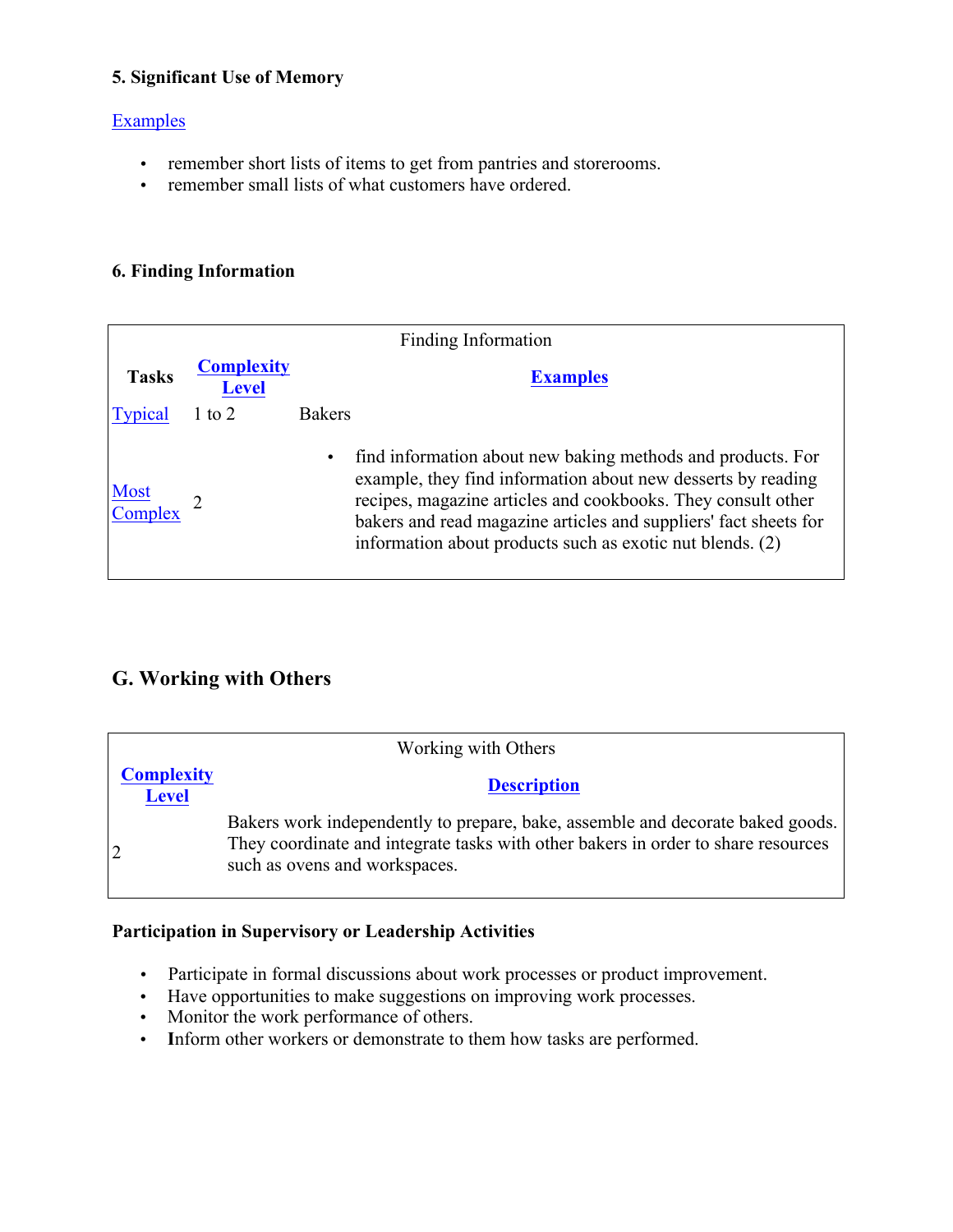## **H. Digital**

| Digital                |                                   |                                                                                                                                                                                                                |  |  |
|------------------------|-----------------------------------|----------------------------------------------------------------------------------------------------------------------------------------------------------------------------------------------------------------|--|--|
| <b>Tasks</b>           | <b>Complexity</b><br><b>Level</b> | <b>Examples</b>                                                                                                                                                                                                |  |  |
| Typical                |                                   | <b>Bakers</b>                                                                                                                                                                                                  |  |  |
| <b>Most</b><br>Complex |                                   | may use the Internet. For example, they may browse websites<br>$\bullet$<br>devoted to cooking and baking topics. They search for<br>information about products and equipment at suppliers'<br>websites. $(2)$ |  |  |

### **Digital Summary**

• **√** Use Internet

## **I. Continuous Learning**

|                                   | Continuous Learning                                                                                                                                                                                                                                                                                                                                                                                                                                                                                                                                        |
|-----------------------------------|------------------------------------------------------------------------------------------------------------------------------------------------------------------------------------------------------------------------------------------------------------------------------------------------------------------------------------------------------------------------------------------------------------------------------------------------------------------------------------------------------------------------------------------------------------|
| <b>Complexity</b><br><b>Level</b> | <b>Description</b>                                                                                                                                                                                                                                                                                                                                                                                                                                                                                                                                         |
|                                   | Bakers need to learn continuously to keep abreast of new food and taste trends, to<br>research new products and to improve their baking techniques. They learn through<br>their daily work experiences, by observing other bakers and by reading cookbooks<br>and industry publications such as Bakers' Journal. In addition, they may attend<br>baking seminars and courses offered by colleges and specialty baking and cooking<br>schools. For example, they may participate in training seminars about flavour<br>blending and using organic products. |

### **How Learning Occurs**

Learning may be acquired:

- As part of regular work activity
- From co-workers
- Through reading or other forms of self-study
	- o at work.
	- o on worker's own time.
	- o using materials available through work.
	- o using materials obtained through a professional association or union.
	- o using materials obtained on worker's own initiative.
- Through off-site training
	- o with costs paid by the worker.